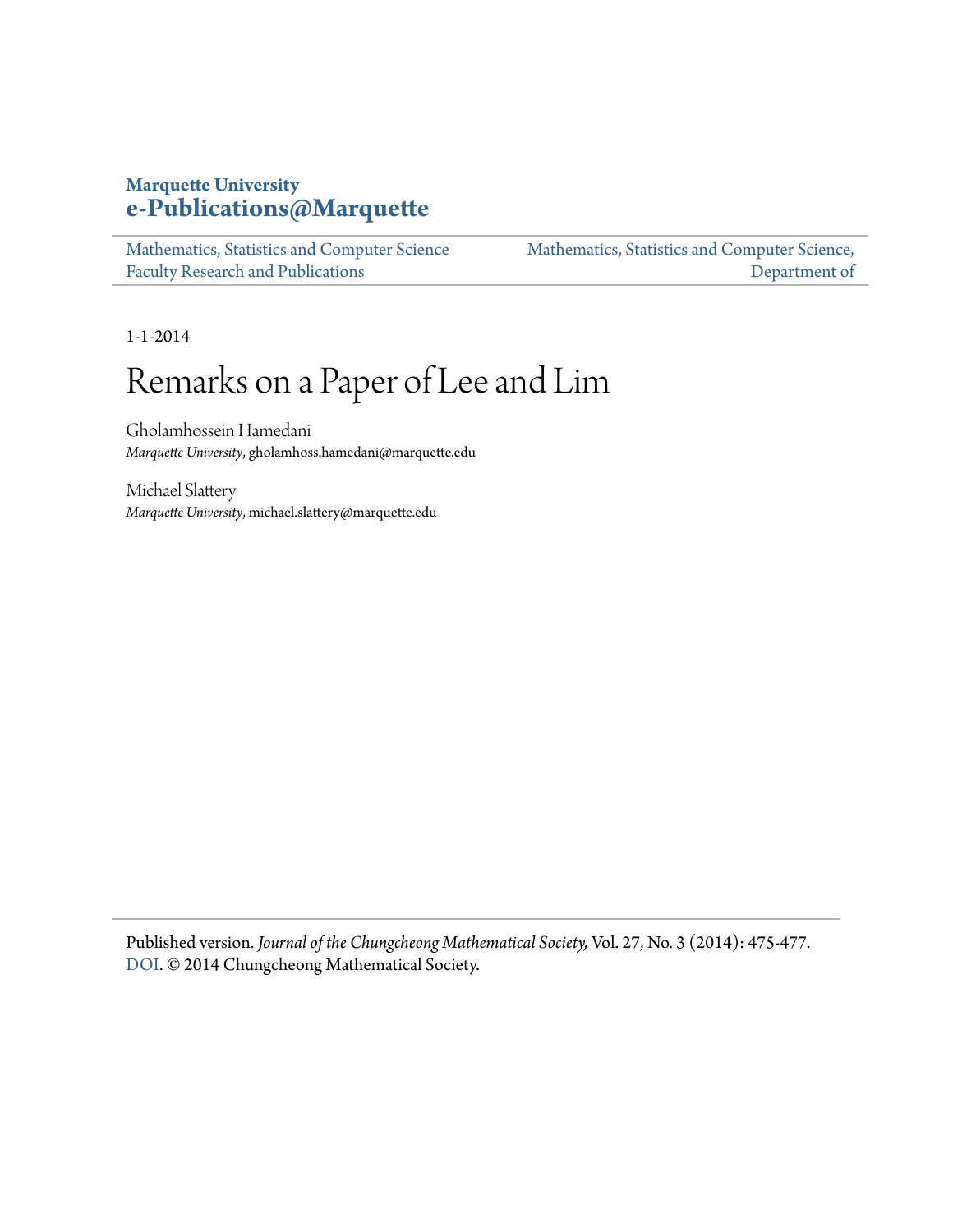JOURNAL OF THE CHUNGCHEONG MATHEMATICAL SOCIETY Volume 27, No. 3, August 2014 http://dx.doi.org/10.14403/jcms.2014.27.3.475

### REMARKS ON A PAPER OF LEE AND LIM

G. G. HAMEDANI\* AND M. C. SLATTERY\*\*

ABSTRACT. Lee and Lim (2009) state three characterizations of Loamax, exponential and power function distributions, the proofs of which, are based on the solutions of certain second order non-linear differential equations. For these characterizations, they make the following statement : "Therefore there exists a unique solution of the differential equation that satisfies the given initial conditions". Although the general solution of their first differential equation is easily obtainable, they do not obtain the general solutions of the other two differential equations to ensure their claim via initial conditions. In this very short report, we present the general solutions of these equations and show that the particular solutions satisfying the initial conditions are uniquely determined to be Lomax, exponential and power function distributions respectively.

#### 1. Introduction

In proving their Theorems 2.1-2.3, Lee and Lim (2009) come across the following non-linear second order differential equations ( (3.2) , (3.7)  $\&$  (3.10), pages 151-152). Here are the equations: The differential equation  $(3.2)$ , which we call it  $(1.1)$ 

(1.1) 
$$
\frac{d^2}{dx^2}y(x) + \frac{3\left(\frac{d}{dx}y(x)\right)^2}{1-y(x)} = 0, \quad x \ge 0,
$$

the differential equation  $(3.7)$ , which we call it  $(1.2)$ 

(1.2) 
$$
\frac{d^2}{dx^2}y(x) + \frac{3(\frac{d}{dx}y(x))^2}{1-y(x)} - \frac{2(\frac{d}{dx}y(x))^3}{\lambda(1-y(x))^2} = 0, \quad x \ge 0,
$$

Received May 19, 2014; Accepted July 10, 2014.

<sup>2010</sup> Mathematics Subject Classification: Primary 62E15, 62E10.

Key words and phrases: characterization, univariate continuous distribution, conditional expectation.

Correspondence should be addressed to G. G. Hamedani, g.hamedani@marquette. edu.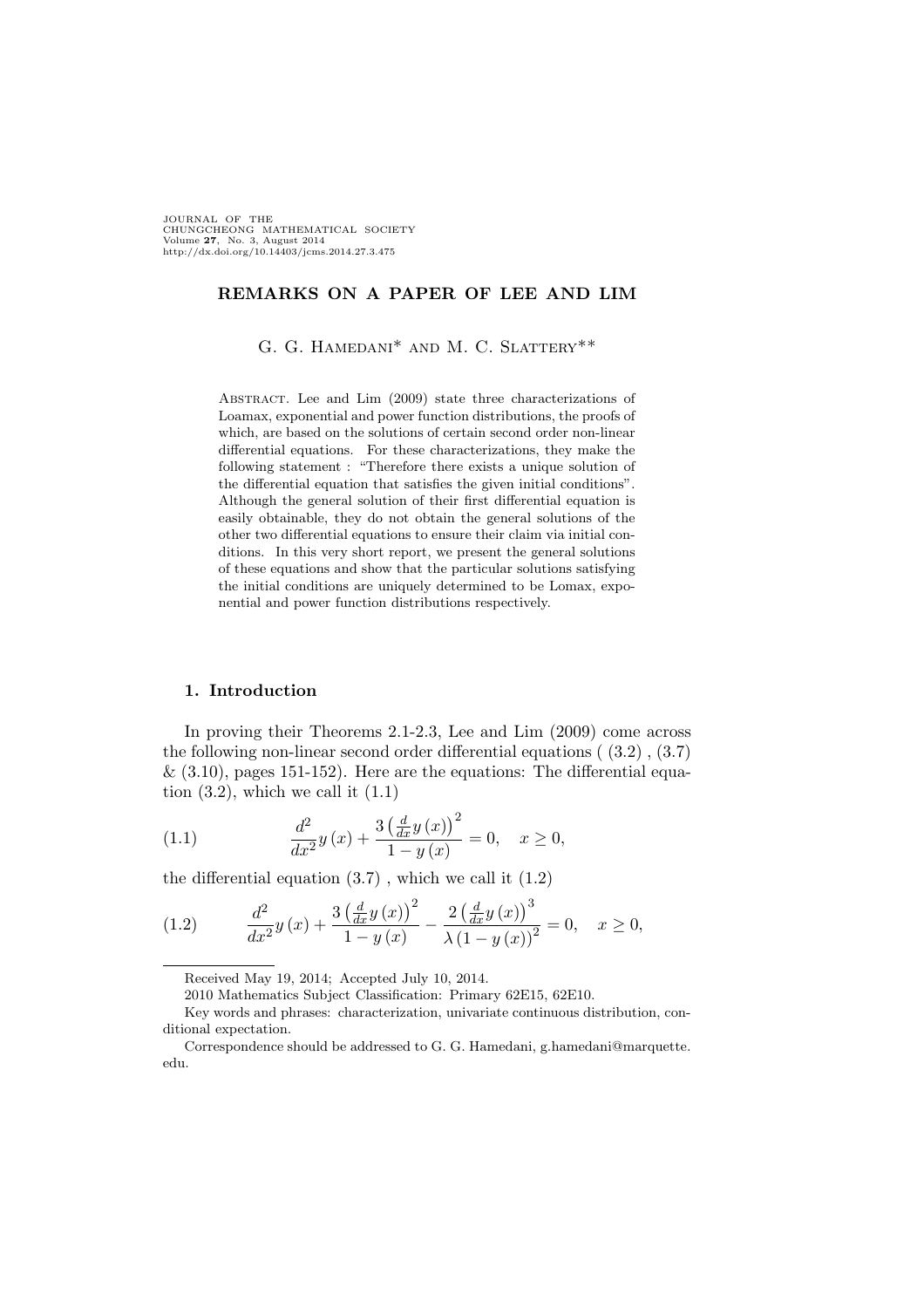and the differential equation (3.10) (corrected version), which we call it (1.3)

$$
(1.3) \quad \frac{d^2}{dx^2}y(x) - \frac{3\left(\frac{d}{dx}y(x)\right)^2}{y(x)} + \frac{(1-2\alpha)\left(x\left(\frac{d}{dx}y(x)\right)^3}{\alpha^2\left(y(x)\right)^2} = 0, \quad x \ge 1.
$$

For these differential equations, Lee and Lim make the following statement: "Therefore there exists a unique solution of the differential equation that satisfies the given initial conditions. By the existence and uniqueness theorem, we get Lomax (exponential and power function respectively) distribution." Unfortunately, they do not provide the general solutions of these equations to ensure their claim via initial conditions. Furthermore, the use of "By the existence and uniqueness theorem" is not clear at all. In what follows we provide the general solutions of the above mentioned differential equations from which Lomax, exponential and power function distributions will be uniquely determined via the given initial conditions.

## **2.** General solutions of  $(1.1)$ ,  $(1.2)$  &  $(1.3)$

The general solution of  $(1.1)$  can easily seen to be

(2.1) 
$$
y(x) = 1 - \left\{2\left(C_1x + C_2\right)\right\}^{-1/2}
$$

Using initial conditions  $y(0) = 0$  and  $y'(0) = 1$ , we have  $y(x) = 1$  $(2x+1)^{-1/2}$ .

.

For  $(1.2)$  and  $(1.3)$ , however, finding general solutions is not as easy as for  $(1.1)$ . With the help of Maple, the general solution for  $(1.2)$ is shown to be ´

(2.2) 
$$
y(x) = e^{\frac{1}{2}LambertW\left(-(1+C_1\lambda)\left(e^{\lambda x}\right)^2\left(e^{C_2\lambda}\right)^2\right)-\lambda x-C_2\lambda} + 1,
$$

which is in terms of Lambert W function (for further details on this function, we refer the interested reader to Brian Hayes, 2005). Using the initial conditions ( $y(0) = 0$ ,  $y'(0) = \lambda$  and  $y''(0) = -\lambda^2$ ) and the properties of the Lambert W function , we have from (2.2) ,  $y(x) = e^{i\pi - \lambda x} + 1 = 1 - e^{-\lambda x}$ ,  $x \ge 0$ , since  $e^{i\pi} = -1$ . This particular solution with the given initial conditions is clearly unique.

Again, with the help of Maple, the general solution for (1.3) is shown to be given implicitly by  $\frac{1}{\sqrt{2}}$ 

(2.3) 
$$
2\left(\frac{1-\alpha}{\alpha}\right)x y^{\frac{2\alpha-1}{\alpha}} - C_1 y^{\frac{2(\alpha-1)}{\alpha}} + C_2 = 0.
$$